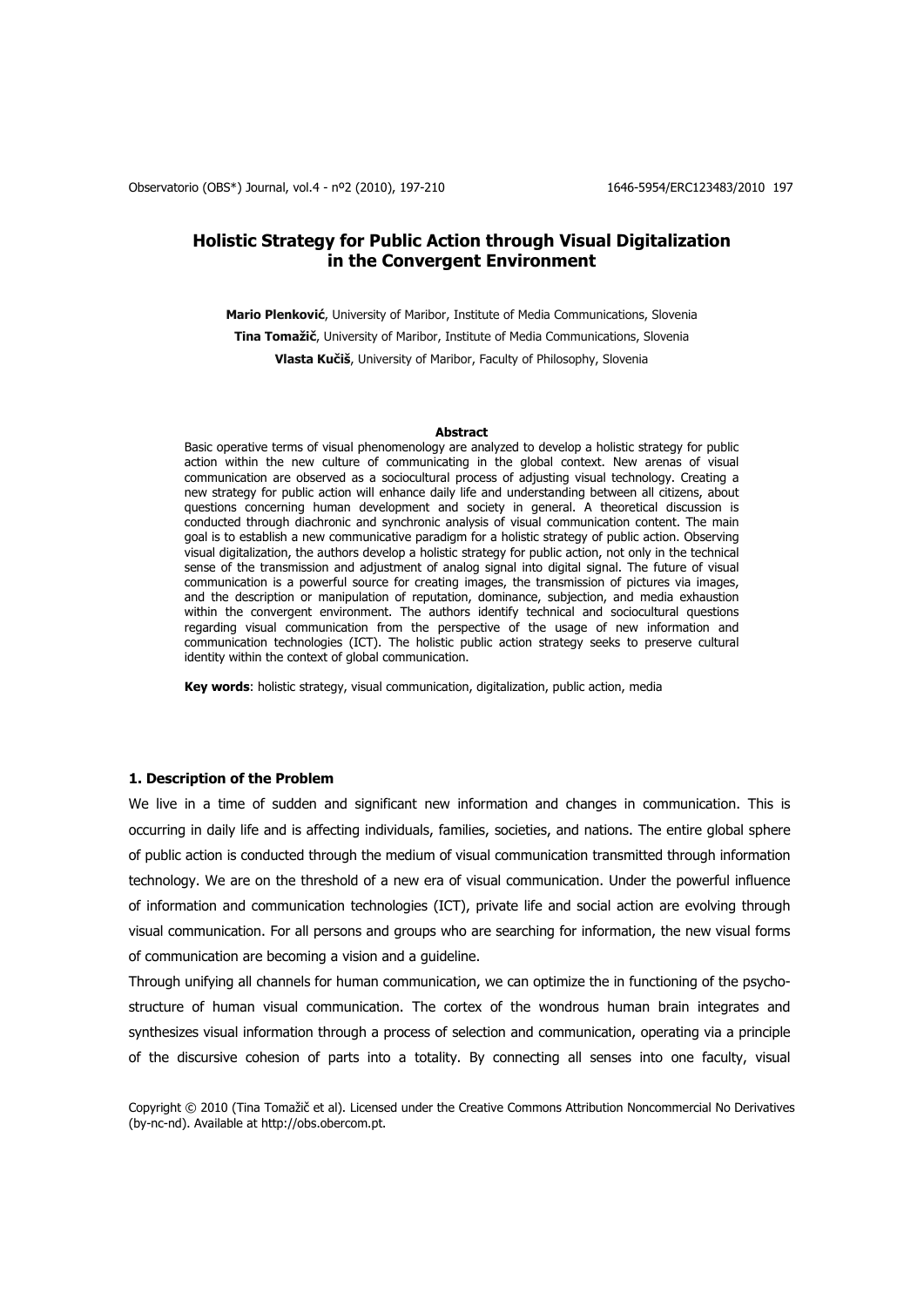communication enables the fusion of all human sense functions. Thus in this way the process of visual communication enables the synthesis of visual, verbal, and praxeological public communication, a process which encompasses the ancient dream of all humans on planet Earth.

The fusion of the separate communication channels suddenly enlarges the human cognitive capacity to process information. Neurological research stresses that human beings at this moment are using less than 10% of celebral capacity. And that is because of the difficulty in integrating information from many different sources which are entering the brain through special antenna receptors, with which man can grasp only a portion of the wavelengths of the cosmos. New breakthroughs in information and communication technologies will enable the intermediation of highly sensitive visual messages, which will in turn enable usage of the as yet largely unused human capacities for communication.

The new era of communication is more and more determined by information processes, visual communication, interactive communication, new information technologies, and the spread of Internet citizen networks. In the book Revolution of Internet, the author, Keniči Ohmane, claims that a new social network is being created, a network formed by "citizens of Internet." He uses the new word for them, "Netizens" (Plenković, 2002). This network should enable interactive communication in the global cybernetics of visual communication space.

Current communication science is intensively studying the process of visual communication: the dialectic of words, images and power; the process of visual communication; intercultural communication and cultural barriers; and the new holistic strategy of public action from the perspective of visual media development and visual communication. Using the process of visual communication, strategic public action is causing citizens to form attitudes and opinions about products, institutions, other persons, government, media and events.

Based on all of these developments, we believe that an era of "homo novus"—a more perfect and more totally visual human being has begun (Plenković, 1988). From an evolutionary point of view, information and communication technologies are developing and integrating in the sphere of public action. This process is occurring so rapidly that it is leading to the appearance of the new visual human being who is at the peak of evolutionary development. This phenomenon will open new paths for changing social relationships and society as a whole.

### **2. Theoretical and Methodological Concept**

The basic goal of this paper is to explore new communication knowledge and accomplishments which can be used in the holistic analysis of visual communication and visual culture to formulate a public action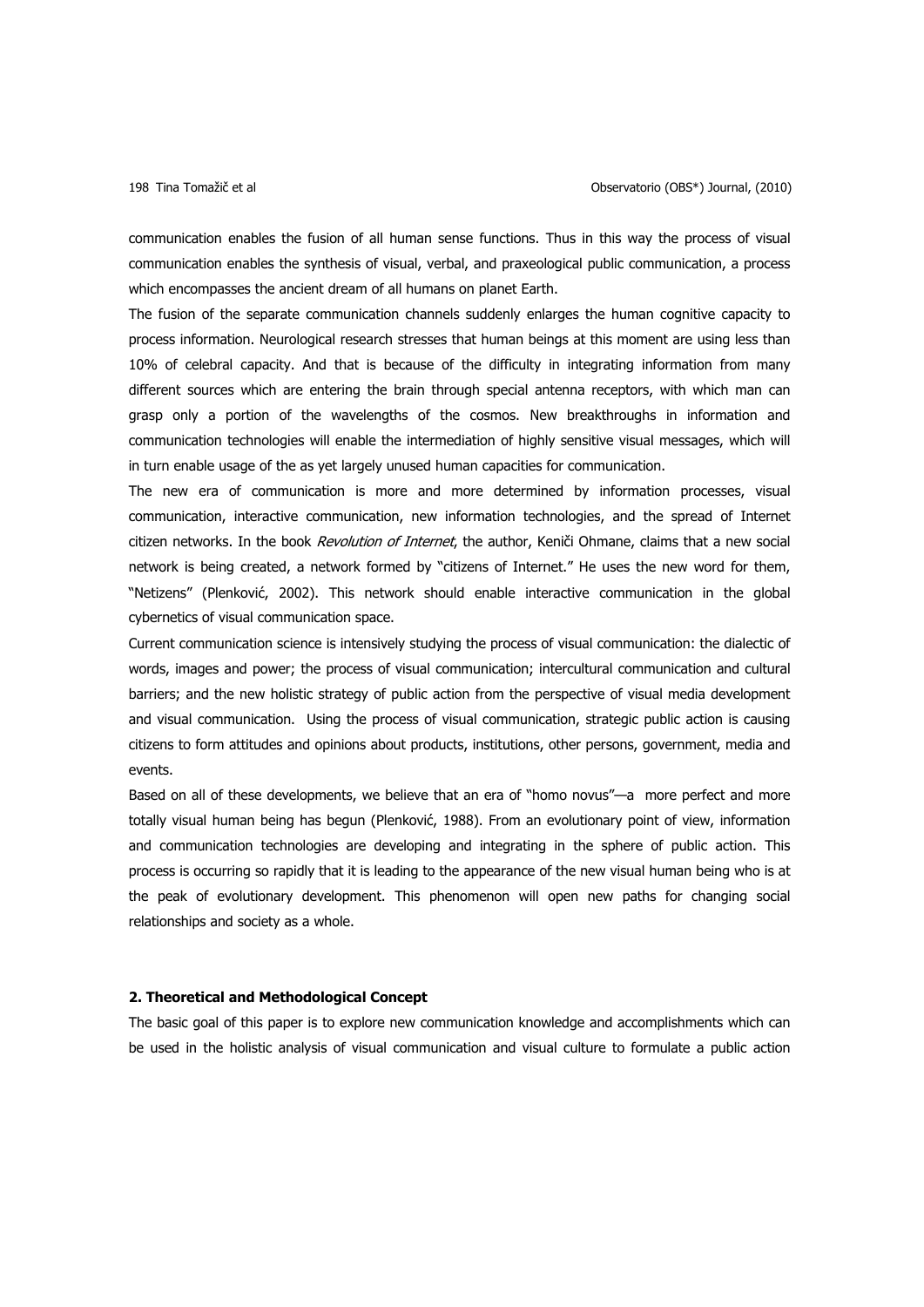Observatorio (OBS\*) Journal, (2010) Tina Tomažič et al 199

strategy of visual messages in Croatia and other regions of the world. The purpose of the paper is to identify and develop terminology for basic operative communication concepts, enabled by new modern ICT technologies. The starting point of the paper is the hypothesis, which is determined by synchronic and diachronic analysis of the phenomenology of visual communication. In so doing, it will be possible to create a foundation for establishing a research frame for complex and systematic holistic research of visual communication on all levels of public action (local, national, regional, and global). This theme is connected with the life of every individual, and the functioning of political and interest groups, of economic systems, and of states and nations.

The term visual communication refers to a wide range of communication and graphical-technological interests, whose theory and praxis must be systematically explored and implemented. The paper will attempt to create new theoretical frames, which will enable exploration of visual communication in the social and technical sciences. The advanced development of ICT technologies opens new avenues of communication and new graphic possibilities for the improvement of the strategic development of all levels of communication in modern Croatian society.

### **3. Structure of the Visual Communication System**

Visual communication is a complex and continual interactive process in which the author (creator), as a sender of the message, is forming visual communication, because he wants the recipient to believe that the message has the socially accepted meaning. Visual communication, from the scientific aspect, is the directed "individual or social consensual validity," which is received and accepted by individuals, social groups (whose focus might be culture, art, science, sports, education, or economy), church and religious groups, political parties, state and social institutions, and the public in general. The senders of the visual messages (which may be in the form of commercials, videos, web pages, logos, or brands) are suggesting a possible social or individual reward to the recipient of the visual message. This reward can be gained by receiving the intermediated message. Also possible is the negative individual or social consequences, which we can expect if we refuse to accept the intermediated message.

Visual communication and communication with visual signals is instantaneous and reaches the receiver with the speed of light. Intensity and color of the intermediated visual message, and the process of visual communication itself, is limited. By night or in the dark, visual communication is limited, and clear intermediation of visual signals is impossible (for example, commercial visual messages on posters or billboards at locations with very little light). Visual communication is a complex and complicated process of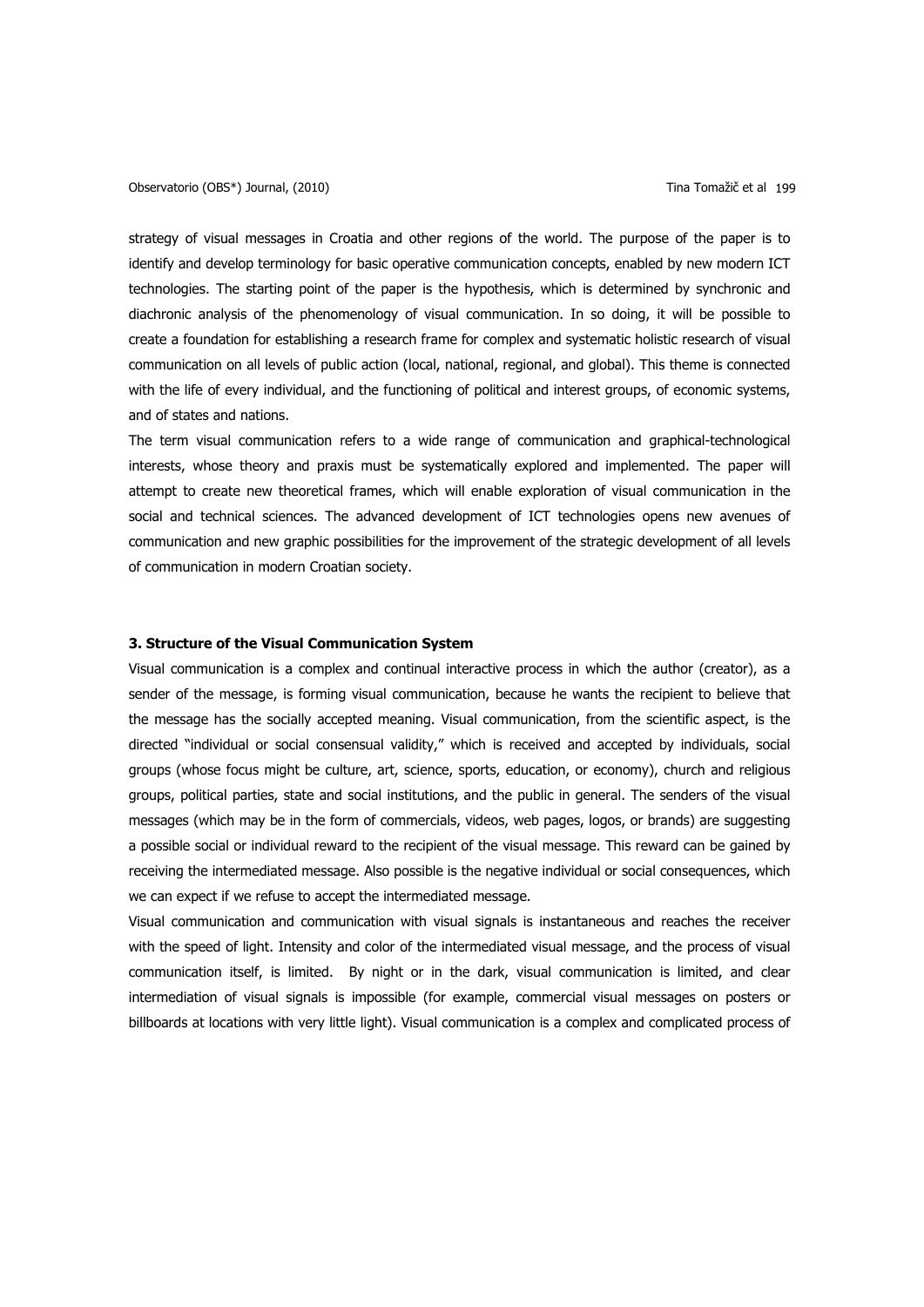intermediation and of presenting visual messages (such as on the World Wide Web), in a medium of limited expression of visual rhetoric on computers and via the new convergent media.

Written communication, which enables the coordination of human activities, encompasses the greatest epochal scope of the human mind,. In ancient cultures literacy was, in terms of communication, an expression of a prominent and significant social role, always in correlation with religion and the ruling class. The priests were the first to learn to use the new written visual art, and writing was also used by potentates to establish hierarchical relations between men.

When man first drew visual characters and signs on rocks, he thought that this marvelous visual message had a magical power. It was a new magic which connected humans. Writing was a new form of visual communication, which not only integrated tribes, but also, in the communication sense, has reached wider horizons. Mankind has achieved global communication and the world has been transformed into a "global village." The invention of writing systems has stimulated cultural development and the progress of civilization more than any other activity in the history of humankind (Vreg, 1988).

Socrates and Plato considered serious dialogue to be an ideal medium for philosophic intermediation and the creation of knowledge. Dialogic speech should be distinguished from written and visual uses of language. Before the invention of the visual written form of language, humans were communicating by speech and movement or gesture. Speech communication was a crucial ingredient in making the distinction between humankind and ape species. Plato emphasizes that when speech is materialized in the written form, the written word (written communication) by act of inscription becomes independent from the author (the creator of the visual message) and it becomes a part of the public domain.

When the creator (author) of the written visual message no longer can influence the communication process and the path of his visual written expression, he also loses the control of monitoring the influence of his written words. Such is the destiny of created visual messages. The philosophy of creating visual messages involves considering how cognitive and esthetic knowledge contributes to intellect and to thinking about science and art, in the creative process of the intermediation of visual communication.

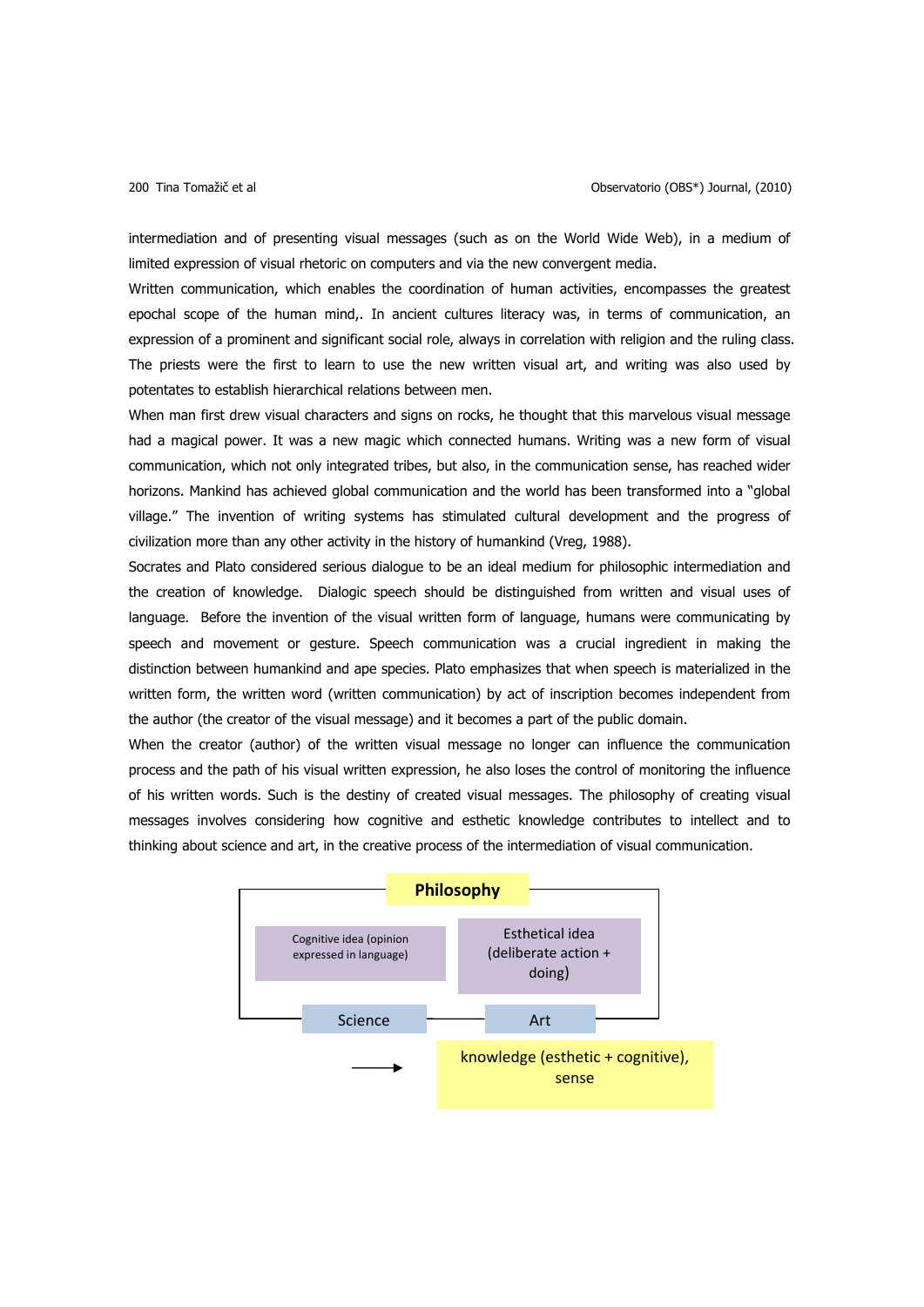Visual communication consists of logical, gnostic, ethical, esthetical, and metaphysical thinking in the act of creating and intermediating messages. In this process man (creator) becomes "homo ludens" (playful man in science and art) on his way to becoming "homo faber," man who works with graphical tools and the new information www technology). Francis Bacon (Plenković, and Plenković, 1999) said that on the road of human cognitive holistic development, there are four constantly threatening errors, and those are: (1) "idol tribus" (all that man can see is only a view from the limited perspective of "homo sapiens," who is not capable of understanding the whole universe); (2) "idol specus" (besides general anthropomorphic limitations, man is also limited by his individual constitution in looking at the world and life); (3) "idol fori" (man is finally limited by uncritical fashion, which arises from common uncritical knowledge); and (4) "idol theatric" (man's knowledge is limited by the opportunities for communication, that is, there is the limitation from dogmatic learning which is imposed by force).

If we regard text as a primary means of communication, we can claim that Postmodernism is based on a dogmatic belief in what is seen and on constant affirmation of believing in what is seen. Visual communication corresponds with modernistic beliefs. Photography is a clear example of a permanent effort to making visual appropriation of modernity via a form of magic. Photography enables the multiplication of manifestations in the world which surrounds us (Jenks, 2002), and it introduces us into the world of sign communication. Visual communication signals have deep genetic roots. Every person visually signalizes with his or her appearance, color of clothes, fashion style, decorative objects, and other signs which indicate status and social position.

Most of the human visual signs are created according to a person's culture, and they indicate social status and social belonging. In every communication process, the basic elements of communication are comprised of: (1) the sender (creator) of the message; (2) the process of coding the message; (3) the communication channel; (4) possible interference in the communication channel; (5) the process of decoding; (6) the message recipient; and (7) the possibility of feedback information. On the same principles and according to semiotic theory, Ralf Lankau (2007) operates a visual system of graphic communication which includes, besides text, images and info graphics. He uses the two basic communication-graphic terms "grams" and "graphic," which, with their terminology roots, determine all basic visual and graphic communication terms: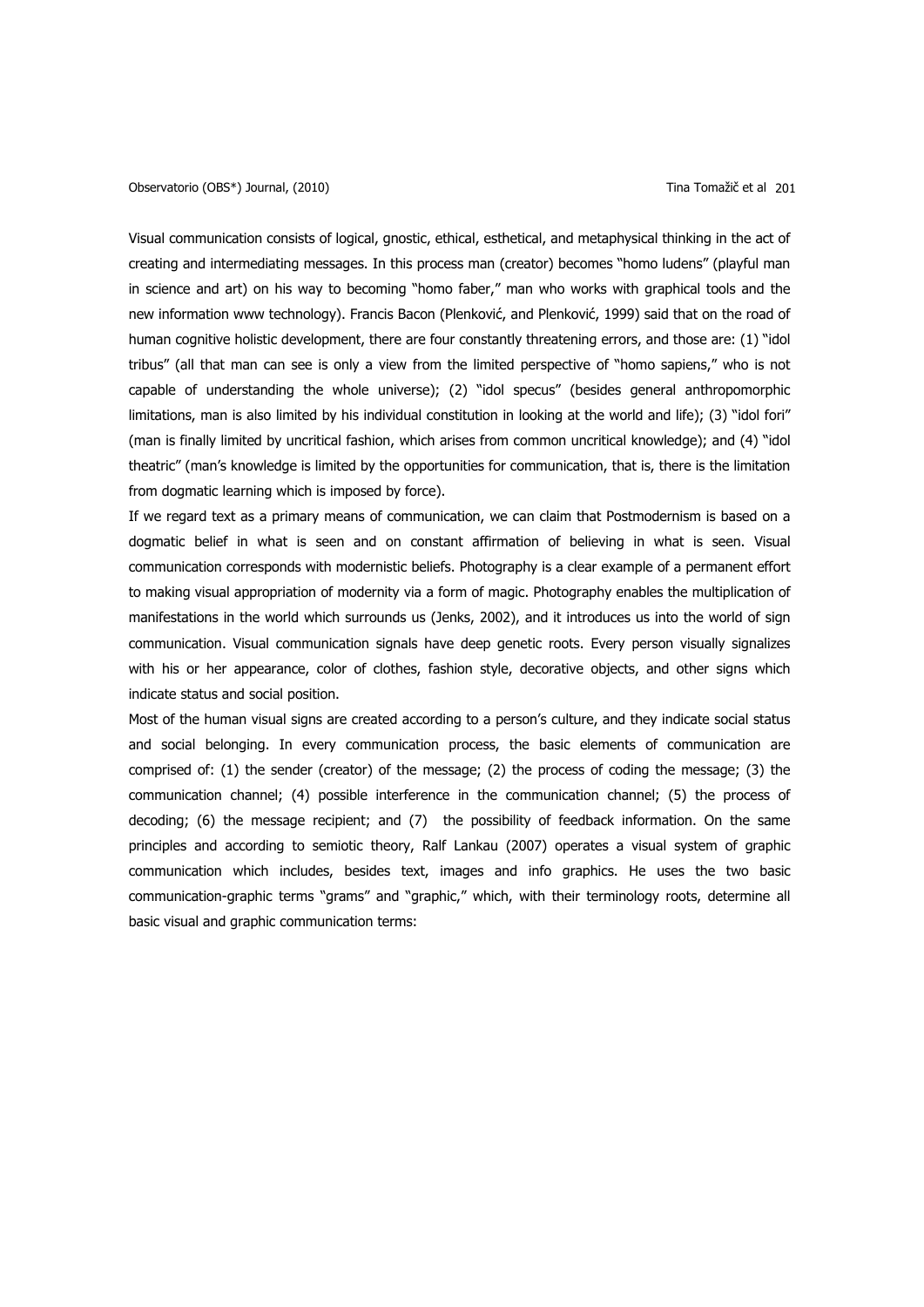

### **4. Formulation of Communication Terms in the Research of Visual Communication**

Visual communication in a process of holistic strategy of public action increases the effects of visual communication in space and time, so it is intelligible that in order to understand visual communication it is necessary to know the scientific and phraseology structure of the visual communication process. For understanding the structure of the visual communication process in the context of a holistic strategy of public action, it is necessary to define thirty selectively chosen basic operative communication terms which are used in standard scientific and phraseology communication, the graphic media discourse. The basic terms in the analysis of visual communication systems are: *information, communication, media,* communication science, visual communication and public. Without defining these basic terms and 24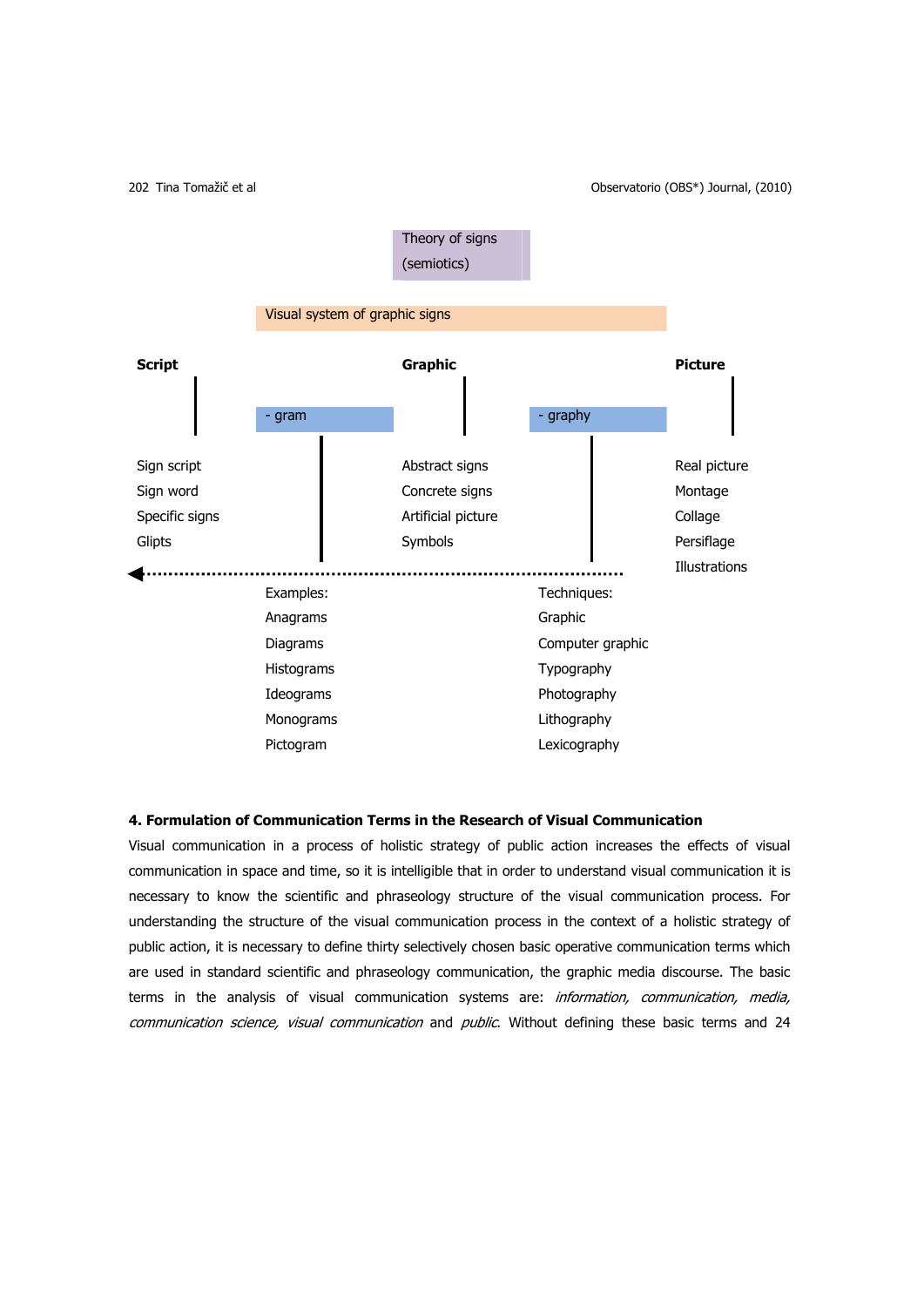secondary communication terms, it is impossible to start any serious communication discussion and research analysis of visual communication within the process of strategic public action.

# **4.1 Terminology**

Etymologically, (in)formation means "to put in form" (in forman), "to be in an essence." Information is a human awareness of some form as a product of symbolic human action transformed into some other system (such as speech, letters, signs…). As cognition, of course, information is connected with a category of power, because the concept of the beginning knowledge is always some form of human power over what is known. Regarding this, hundreds of years ago, Francis Bacon had formulated this thought when he said, "tantum scimus, quantum possimus," and by that he equated information (knowledge) and human power (Plenković, 1980).

In the Dictionary of Foreign Words written by V. Anić and I. Goldstein, 'information' is defined (2002) as an observation about facts, a report on something, an element of knowledge, or an elementary observation which can be transmitted and formed, thanks to code and device. 'Information' as an adjective is a term which relates to informing. 'Communication' is information, which transforms from status per se to utilization value; it becomes valuable to other people too. Etymologically, 'to communicate' means to talk (communicatio-onis-conversation), to talk to each other, to exchange information.

'Communication' is giving and receiving information; dealing with the act of communicating; or a traffic connection between two places (by road, railway, ship or airplane). 'Communication' as an adjective means belonging to communication. 'To communicate' means to give and to receive information; to be in touch; to serve, to maintain, to establish; to make communication. A 'communicative' person is someone who easily talks to people, who is open, talkative, who is easily understandable, reachable. 'Communicativeness' is savyness, openness, a skill in dealing with and understanding other people. 'Communication science' is a science which deals with the structure of communication processes and systems (communication + logos).

'Visual' (adjective) belongs to the sense of sight, that which is seen or can be seen; or which can be realizable or controlled solely by the use of sight. A 'visual type is a person who easily remembers events or things which he can see. 'Visual identity' is a group of artistic visual (style or symbolic) characteristics, which reflects the communication specifics of a firm or a product. 'Visual media' is an instrument for transmitting messages intended for sight (paper, TV, film, www pages). 'Visualization' is the ability to present or imagine something in images (info graphics).

'Media' is a presumption of so-called materialization of information. Without transposing information in some communication media (such as speech, a sight channel, electromagnetic waves, letters, books, the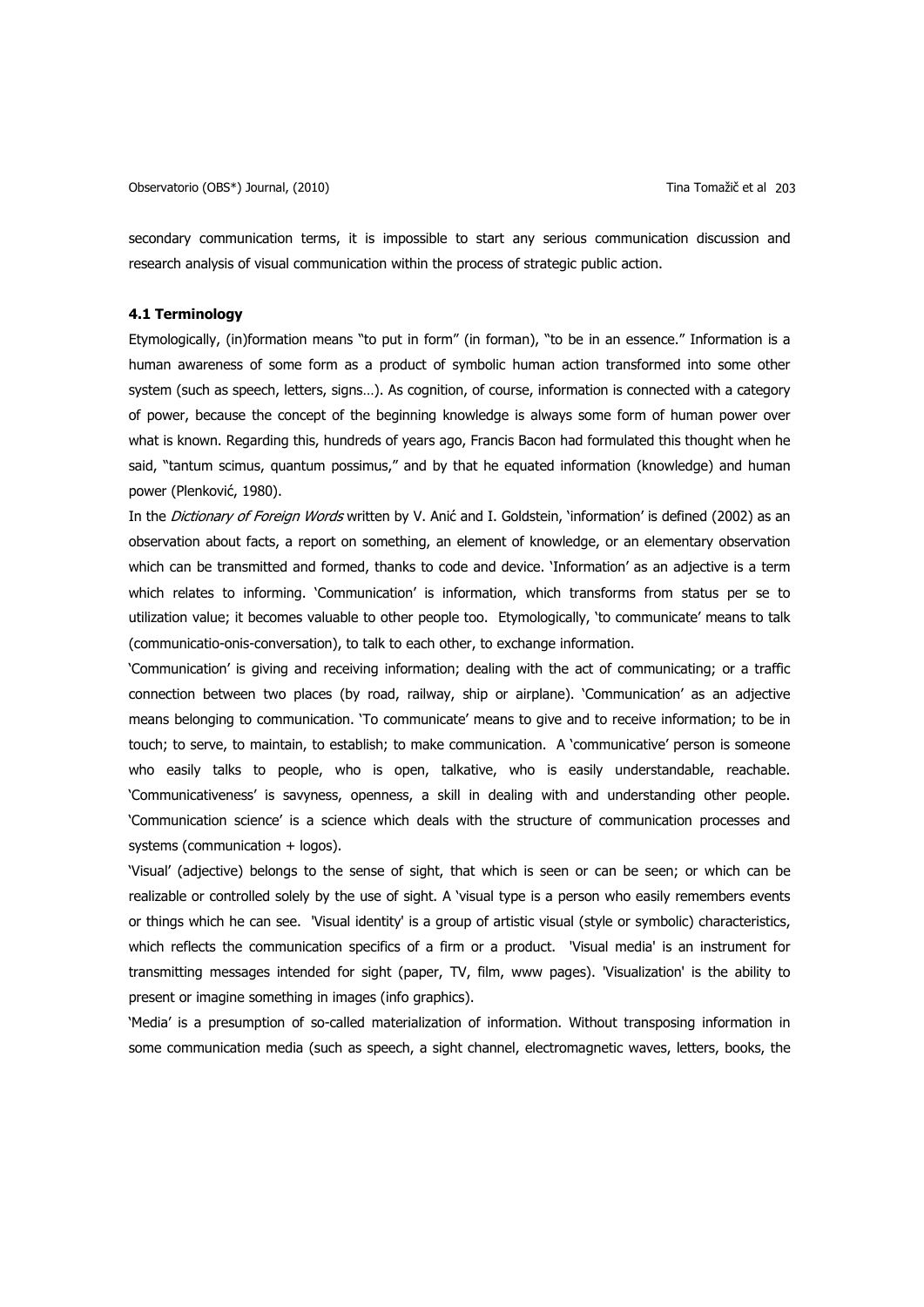web, info graphics…), it stays invisible and inaudible to all people, except to the author (creator). Media should not be treated as a mechanism, only as a vehicle for transmission of human messages, yet dialectically, in unity with man and his information and communication development. 'Media' are instruments of communication, modern instruments for transmitting information (newspapers, books, film, radio, TV, the Internet).

'Mediation' is an intermediation of a third party in a conflict between two sides. 'Medius' is something around which everything gathers, a center, which is in the middle (lat. Medianus). A 'mediator' is someone who intermediates, someone who is between the sender and the receiver of the information. 'Media' (adjective) is that which belongs to the media (media man). 'Publicity' (German Öffetlichkeit, French publicite) is referring to what is public (lat. Publicus). The public (1) is a group of all individuals who are pointing their attention to questions of sociopolitical interest; (2) a sphere of communicating between audience members (gathering, associations, communication meanings); and (3) an organizational principle of the acting of institutions and institutional bodies, which are established with the aim of taking care of common and public interests (Prpić, Puhovski, Uzelac, 1990).

'Holism' (holistic) is a principle in which we consider man or appearances as a whole and parts of the same whole. Communication analysis is conducted theoretically and praxeologically from the aspect of a complex approach to affects of visual communication in the strategy of public action considering multidisciplinary social, anthropology, communication, psychology and technology-graphic multidisciplinary holistic paradigms. 'Visual culture' is a totality of material and spiritual goods, ethical and social values, created by mankind. The word 'culture' is derived from the Latin word cultivare, which means to take care, to honor. Culture is a universal good which should be explained to every individual and society (Wehmeier, 2000).

'Digitalization' is the transmission of visual messages in digital graphic form. Digitalization transfers all forms in electronic form and virtual sphere, so it is said that it creates new media. Digitalization refers to visual entry and transmission of information to the public. Internet and digital media are observed in a context of the development of culture of visual communication in all segments of cultural doings (graphic communication, music, visual culture, design, media culture, film and civil living). 'Strategy' is observed as a long- term way of reaching communication goals in visual communication in public and in general public movements.

'E-visual culture' is an expression which is used in visual culture and in reaching wanted goals in visual and cultural media policies. E-visual culture refers to events in graphic arts, digital media, media institutions and cultural communications. 'Image' is a visual appearance or impression in public; behavior towards an audience; public and society in general. 'Advertising' is a form of communication which differs from persuasion, and its goal is to achieve the reaction desired by the author of the message. Advertising is a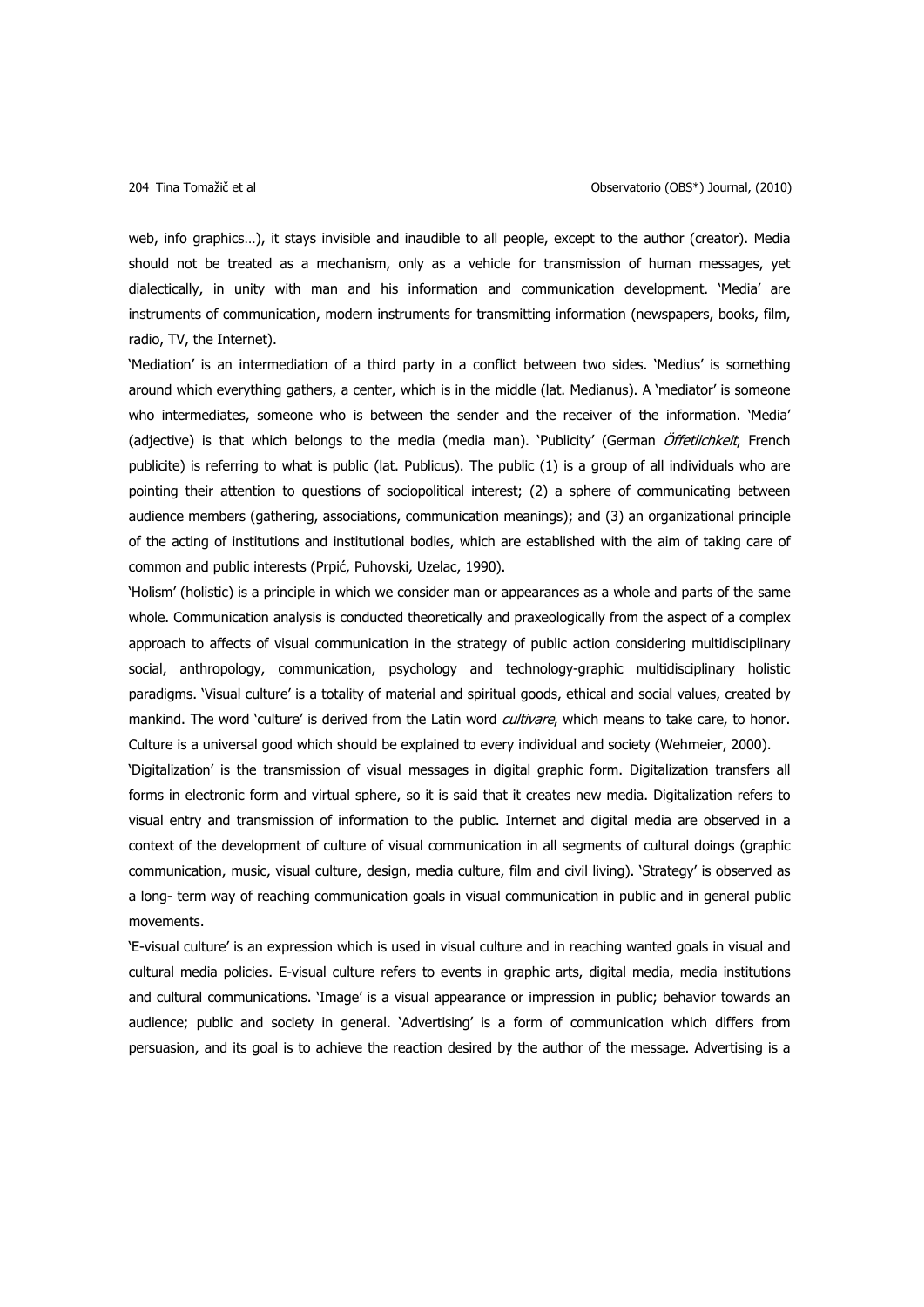Observatorio (OBS\*) Journal, (2010) Tina Tomažič et al 205

structured and systematic attempt to form perceptions by manipulation of cognition and directing behavior, with the goal of the promoter getting the desired reaction.

'Propaganda' is a type of systematically disturbed and planned communication. 'Public opinion' is, according to J. Dewey, judgment formed by the ones who are making public, and it refers to public affairs. Walter Lippman in a wider definition asserts that public opinion consists of images in our heads about human beings, images about us, about others, and their needs, goals and relationships (Plenković, 2001).

## **4.2 Media and Visual Message**

The process of using visual messages is defined, according to R.Lankau (2007, 78), by using media in the process of intermediation of visual communication (coding, forming and media print).

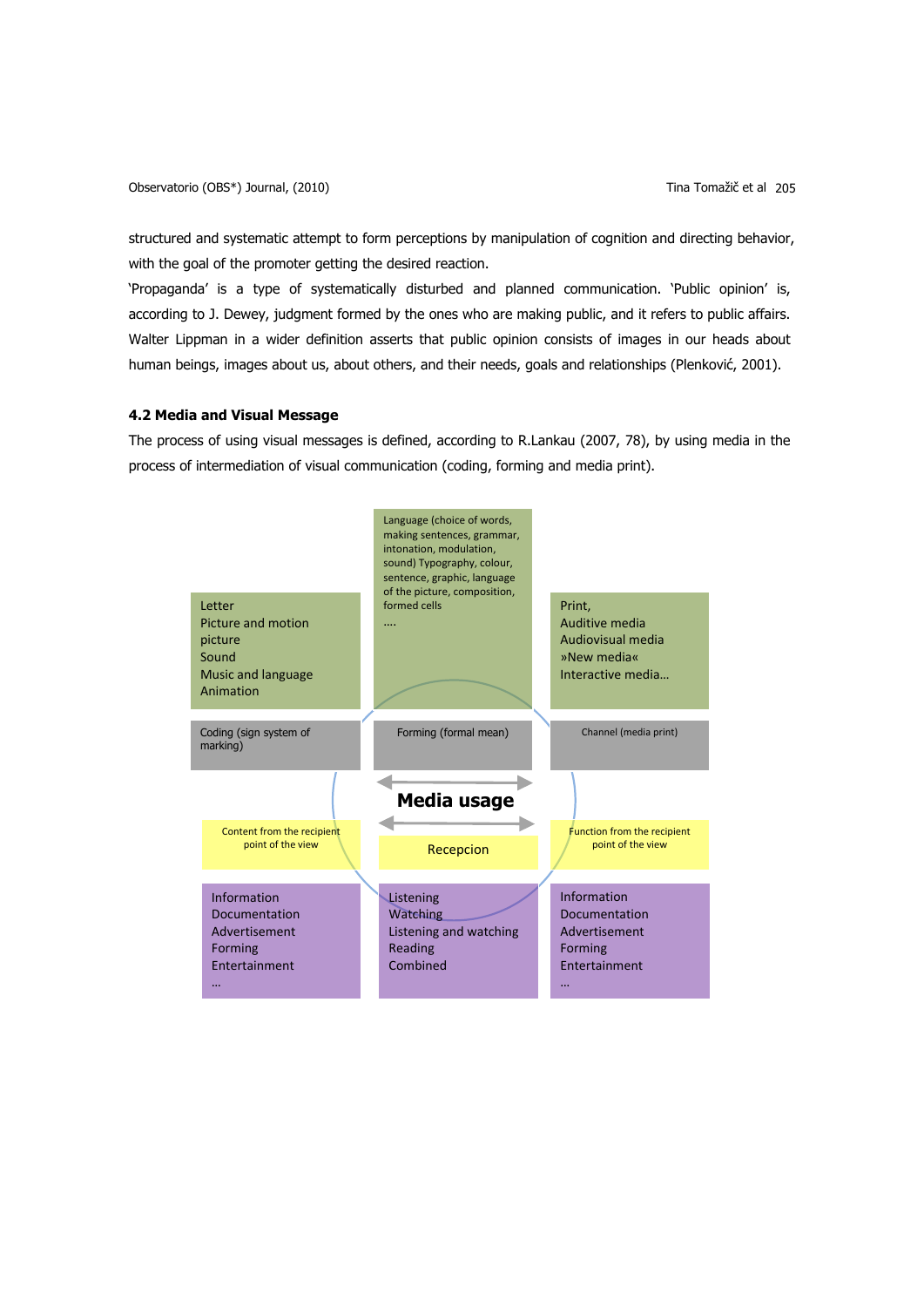#### **5. Holistic Strategy of Public Action in Visual Communication**

Every theory and theory of holistic strategy of public action also is a way of viewing the concrete problem of visual communication, with the goal of explaining position and the role of visual communication in strategic communication with the public. The basic hermeneutical question arises: Is visual communication in public action understandable to intermediated publics (the general public, special publics, the media public, a new public)? Visual communication is also communication language (message) which enables us to have joint experience of the message (language of communicating), because it uses visual communication code (visual language) as partial language of already experienced communication. Communication language of visual communication is not only a medium for attracting audience (public), but it is also an act of understanding in specific time, intermediated culture and political moment of intermediated message (Plenković, 2001). Holistic strategy of public action is aimed at public understanding and citizens' visual communication in five strategic communication levels:

(I) Public action as a programmed definition of intention and aim of visual communication; (II) Planning of the visual message in public action regarding structural difference of the recipient of visual message, and conflict of different ideologies, and citizen's religious and political orientation;

(III) Theory of public action is strongly based on communication traditions and empiricism. Managing with visual communication, with skills and techniques of creating and intermediating messages is the basic strategic commitment of creative management in creating and using symbols, signs and the drama of visual message;

(IV) Production and content function of visual message is professional responsibility for accomplished relationships between different social groups, which originated from public action of visual communication in the construction of social reality;

(V) Visual communication in communicating with the public contributes to the construction of the reality image, which puts the synthetic information which deals with some thematic question to the spotlight or puts upon some suggestive advertising message in the process of public action, or it forms public citizen opinion.

A holistic strategy of public action via visual messages can not be apart from the role and the selection of the media in the process of communicative public action. Understanding visual communication is media, dialectic, linguistics, designer and communicative creative events. From the holistic and hermeneutic point of view, visual communication in a strategic public action is an anthology and phenomenology of understanding visual communication in specific media code. Keys of the success of visual communication are not manipulation and the obtruding of false visual values, but rather communication, graphics and designer creativity worked out in eventful public dialogue. This should occur in the process of public action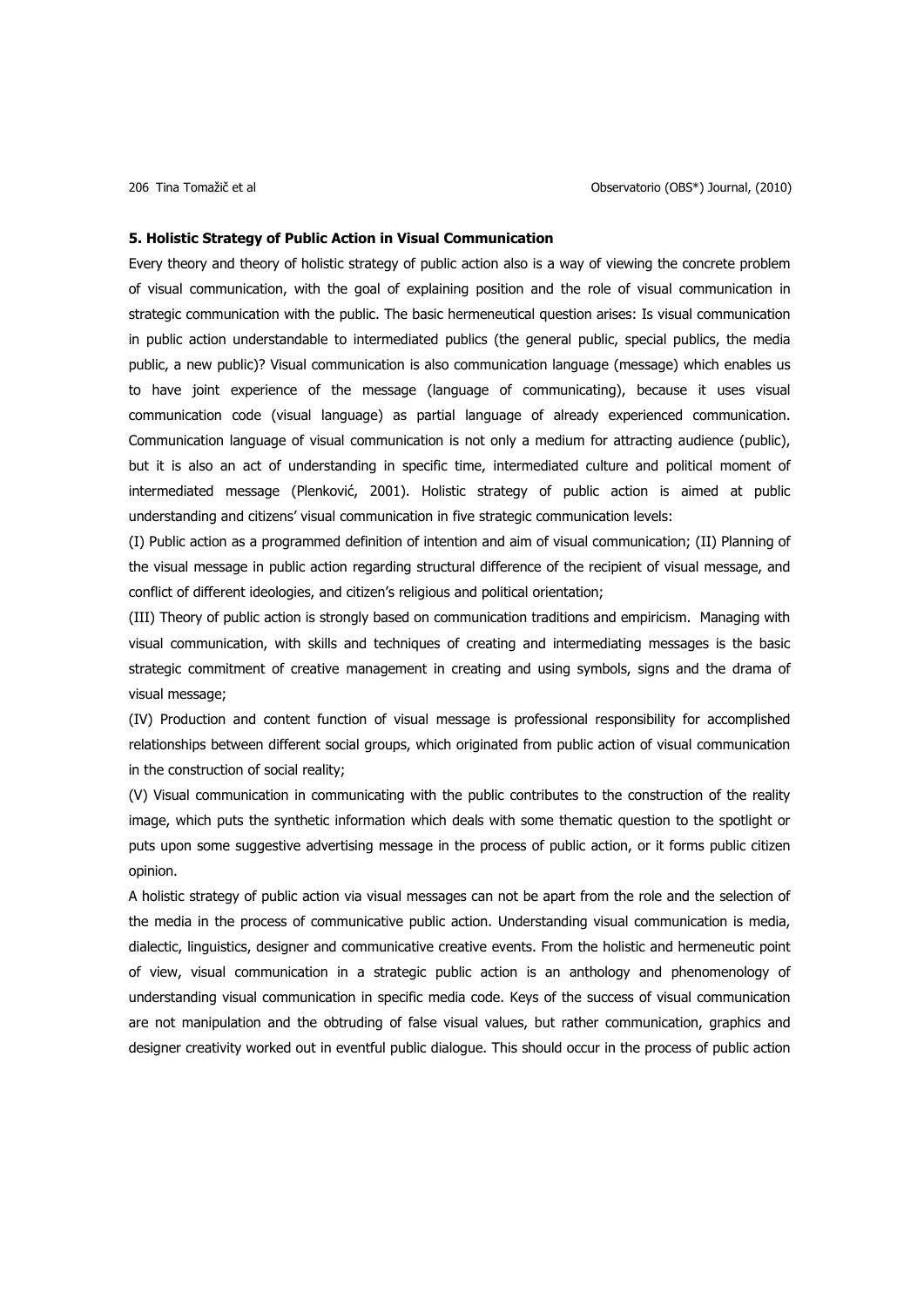and citizen understanding. Visual communication in the holistic strategy of public action is focusing on communicative needs of public to visualize ideas about events, products, commercials or objects (what?), skills, colors, directions and movements (how?), reasons and causes of communicating (why?) and communication timing (when?).



## **6. Concluding Comments**

Visual communication and the holistic strategy of public action is the professional and social preoccupation of every communication scientist, graphics and media designer, creator and distributor of visual messages, marketing and designer agencies, creative media and education institutions, advertisement and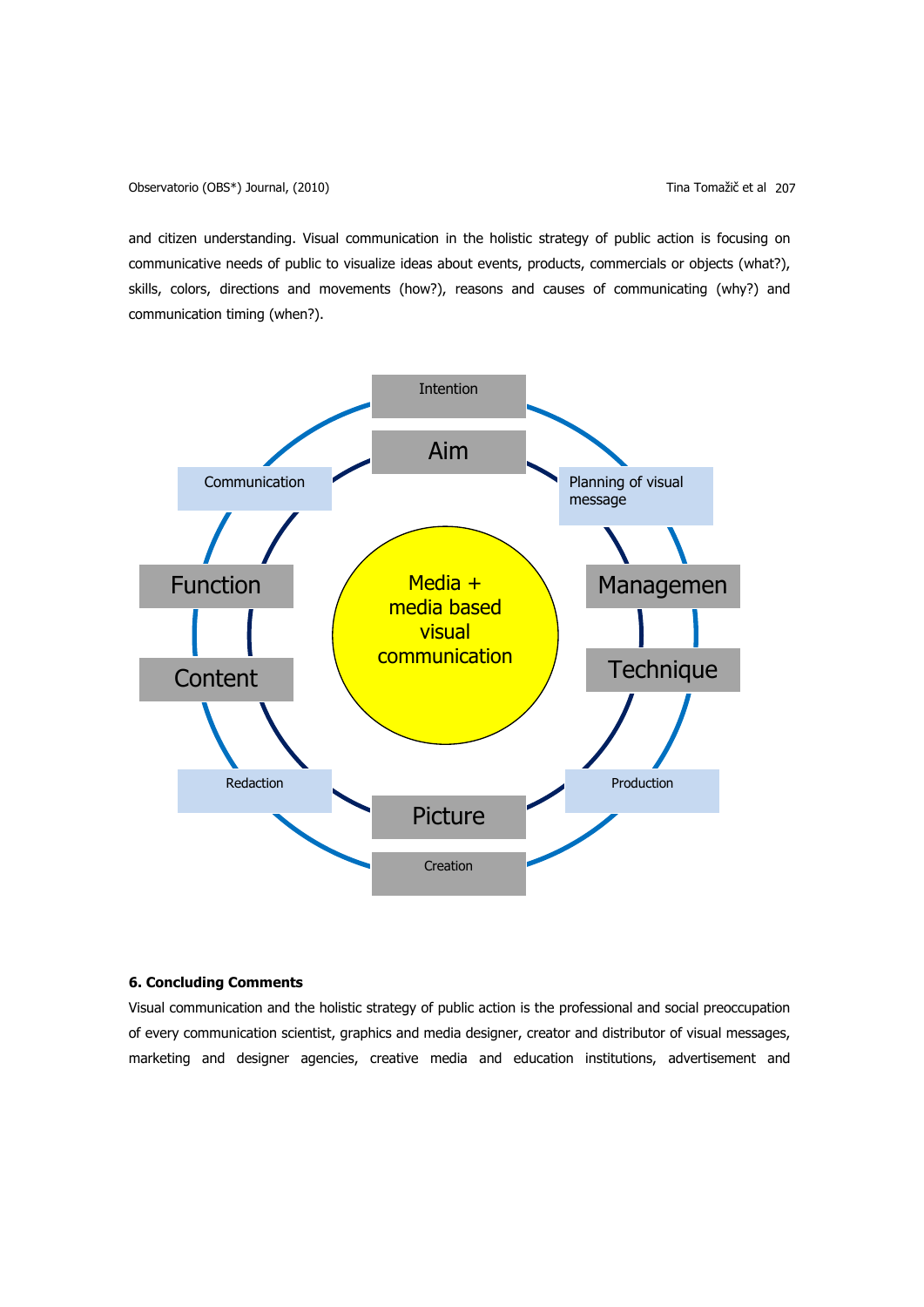propaganda institutions, economy and parties' subjects, civil society and government and non-government institutions.

Exchanging visual communication in publics is a complex communication process. Because of these reasons, visual communication is an extremely complex and creative mission, which must be based on relevant communication theories and media models. When we look for the specifics of visual communication in praxeological theory and sense of all creative participants, it is necessary to conduct holistic and interdisciplinary analysis and to think about the creative future of visual communication. To understand communication essence and the core of creating visual communication, it was necessary to define basic operative terms for scientific research and praxeological creative determination of the phenomenology of visual communication in this paper.

Audience as a recipient of visual messages is numerous, heterogeneous, dissipated, anonymous and autonomously defined (citizens choose for themselves intermediated visual messages). In the process of mass communication the recipient of visual communication are the key for the process of usage of visual communications.The new historical era of visual communication is more and more defined by citizens of Internet and the strong development of media digitalization and the influence of modern ICT technologies in the convergent media environment.

Visual communication opens new avenues of communication and political possibilities for establishing participative media democracy. These goals can be accomplished by utilitarian use of visual advantages for creation of civil society and affirmation of social and economy sector. The development of visual communication should be observed in the context of reaching social, economical and political cohesion and media support for Croatians to join the European Union and Euro-Atlantic integration processes.

### **References**

Anić, V., & Goldstein, I. (2002). Riječnik stranih riječi (2nd ed.). Zagreb: Novi Liber.

Arnheim, R. (1974). Art and visual perception : a psychology of the creative eye**.** Berkeley, Los Angeles, London : University of California Press, cop.

Elezović, S. (2006). Antropologija komunikacije. Zagreb: Hrvatsko antropološko društvo & Hrvatsko komunikološko društvo.

Fiske, J. (2005). *Uvod v komunikacijske študije*. Ljubljana: Fakulteta za družbene vede.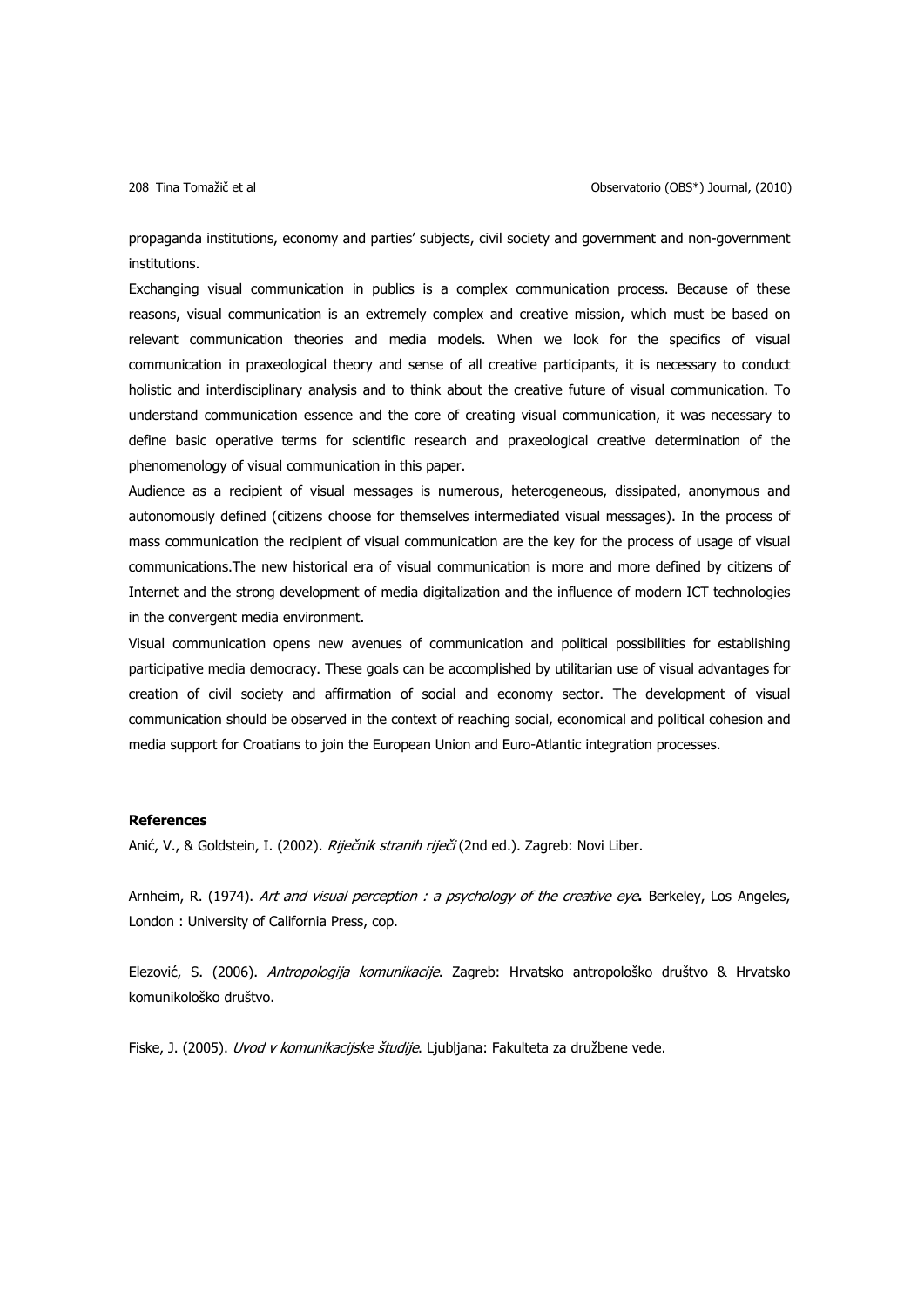Observatorio (OBS\*) Journal, (2010) Tina Tomažič et al 209

Inglis, F. (1977). Teorija medija. Zagreb: Barbat & AGM.

Jenks, C. (2002). Vizualna kultura. Zagreb: Naklada Jesenski i Turk, Hrvatsko sociološko društvo. Kepes, G. (1995). Language of Vision. New York: Dover.

Kerestin, A. (2007). Konpendium der visuellen Information und Kommunikation. Belin Heidelberg: Springer Verlag.

Kučiš, V. (2008). Competence Development for Translators and Interpreters – The Case of the Department for Translation Science at the University of Maribor, Informatologia. Vol. 41, No. 2, 149-155.

Lankau, R. (2007). Lehrbuch Medingestaltung, Grundlagen der kommunikation und Visualisierung. Heildelberg: Dpunkt Vrlag GmbH.

McNair, B. (2004). Uvod u političku komunikaciju. Politička misao, Vol. 40, No. 4, 173-179.

McLuhan, M. (2003). *Understanding media : the extensions of man*. Corte Madera (CA) : Gingko Press.

Plenković, M. (1980). Demokratizacija masmedija. Zagreb: Biblioteka komunikacijske znanosti, Centar za informacije i publicitet.

Plenković, M. (1988). Suvremena radiotelevizijska retorika. Zagreb: Stvarnost.

Plenković, M. (2001). Holistička analiza odnosa s javnostima (javnošću). *Informatologia*, Vol. 34, No.1-2, 1-165.

Plenković, M. (2002). Krizno komuniciranje i teorija odnosa s javnostima. Media, culture and public relations, Vol. 21, No. 1, 1-129.

Plenković, M. & Plenković, J. (1999). Kvalitativna holistička klasifikacija ljudskog znanja i znanosti. Informatologia, Vol. 32, No.1-2, 1-136 (28).

Prpić, I., Puhovski, Ž. & Uzelac, M. (1990). Leksikon temeljnih pojmova politike. Zagreb: Školska knjiga.